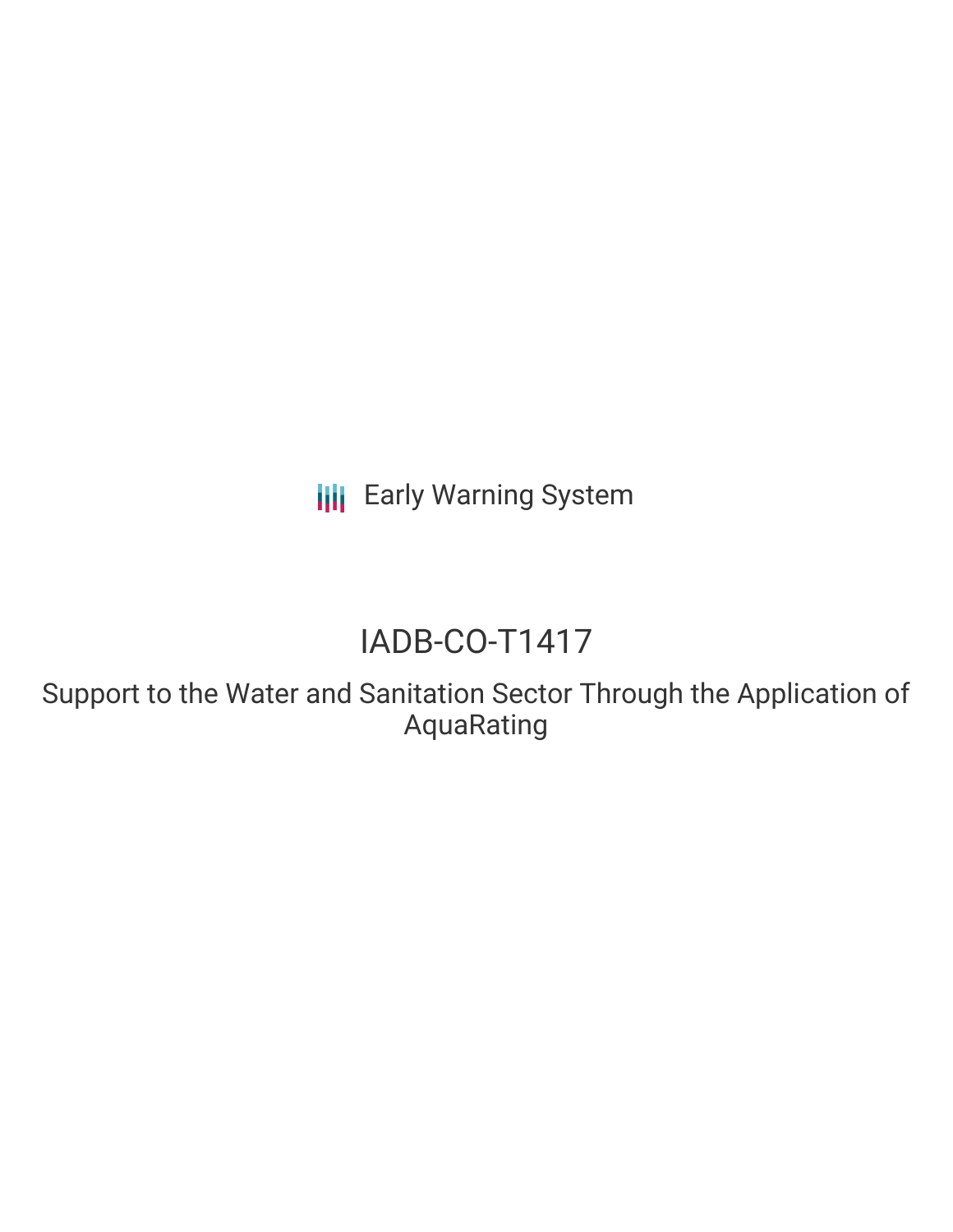

#### **Quick Facts**

| <b>Countries</b>               | Colombia                               |
|--------------------------------|----------------------------------------|
| <b>Financial Institutions</b>  | Inter-American Development Bank (IADB) |
| <b>Status</b>                  | Approved                               |
| <b>Bank Risk Rating</b>        | C                                      |
| <b>Voting Date</b>             | 2016-11-07                             |
| <b>Borrower</b>                | Government of Colombia                 |
| <b>Sectors</b>                 | Water and Sanitation                   |
| <b>Investment Amount (USD)</b> | $$0.60$ million                        |
| <b>Project Cost (USD)</b>      | $$0.60$ million                        |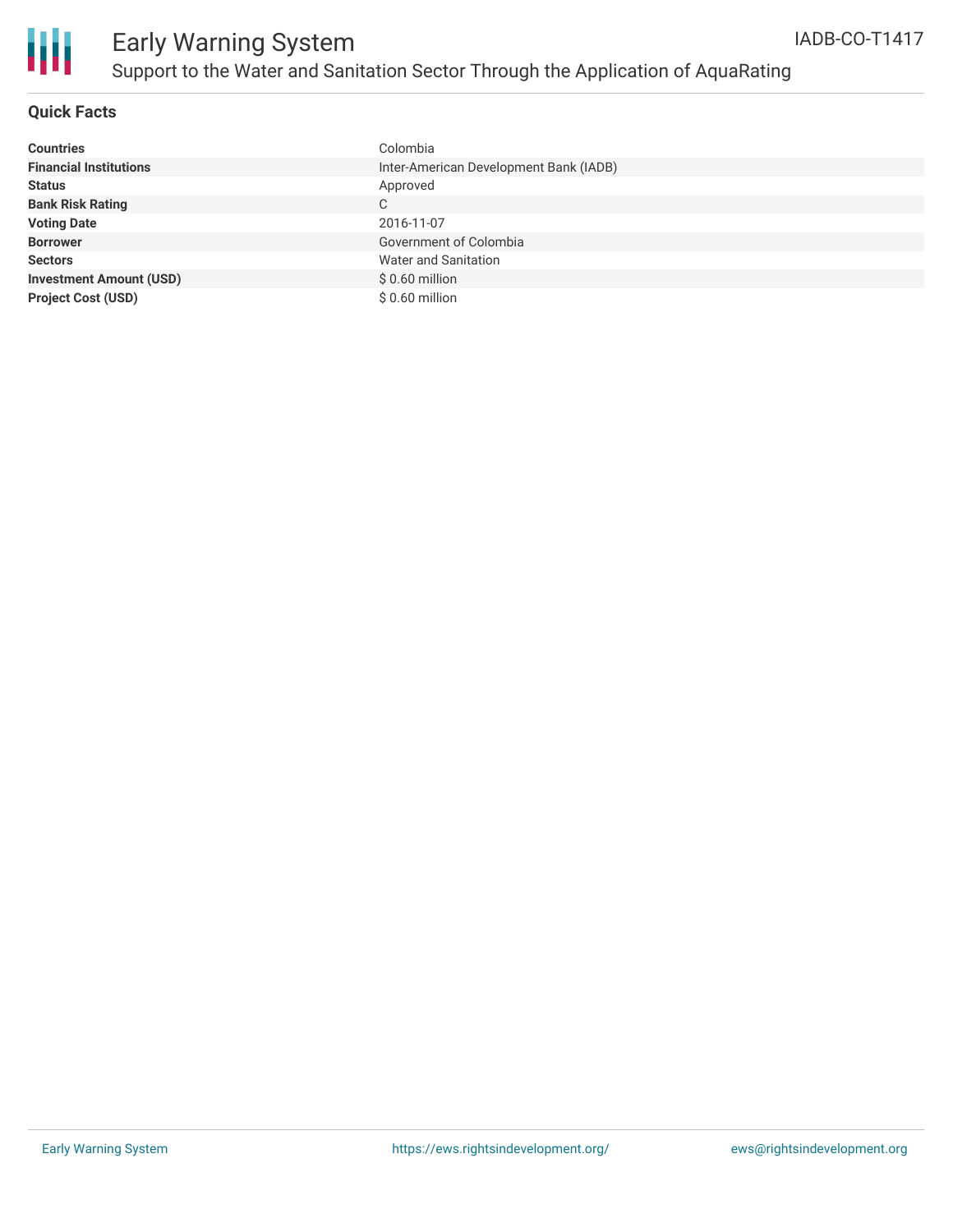

#### **Project Description**

The objective of this TC is to promote efficiency in water and sanitation utilities through the use of AquaRating (a voluntary and universal system that offers a comprehensive

assessment of the performance of water and sanitation services). The specific objectives are: (i) to support the application of AquaRating performance assessment tool in at least 5 water and sanitation utilities, so this TC will serve to fund the implementation activities while SECO's (Swiss State Secretariat for Economic Affairs) contribution is agreed and approved; (ii) to strengthen the capacity of FINDETER (Financiera de Desarrollo Territorial S.A.) and other sector institutions to promote efficiency; (iii) to promote dialogue about utilities performance among national and regional sector institutions.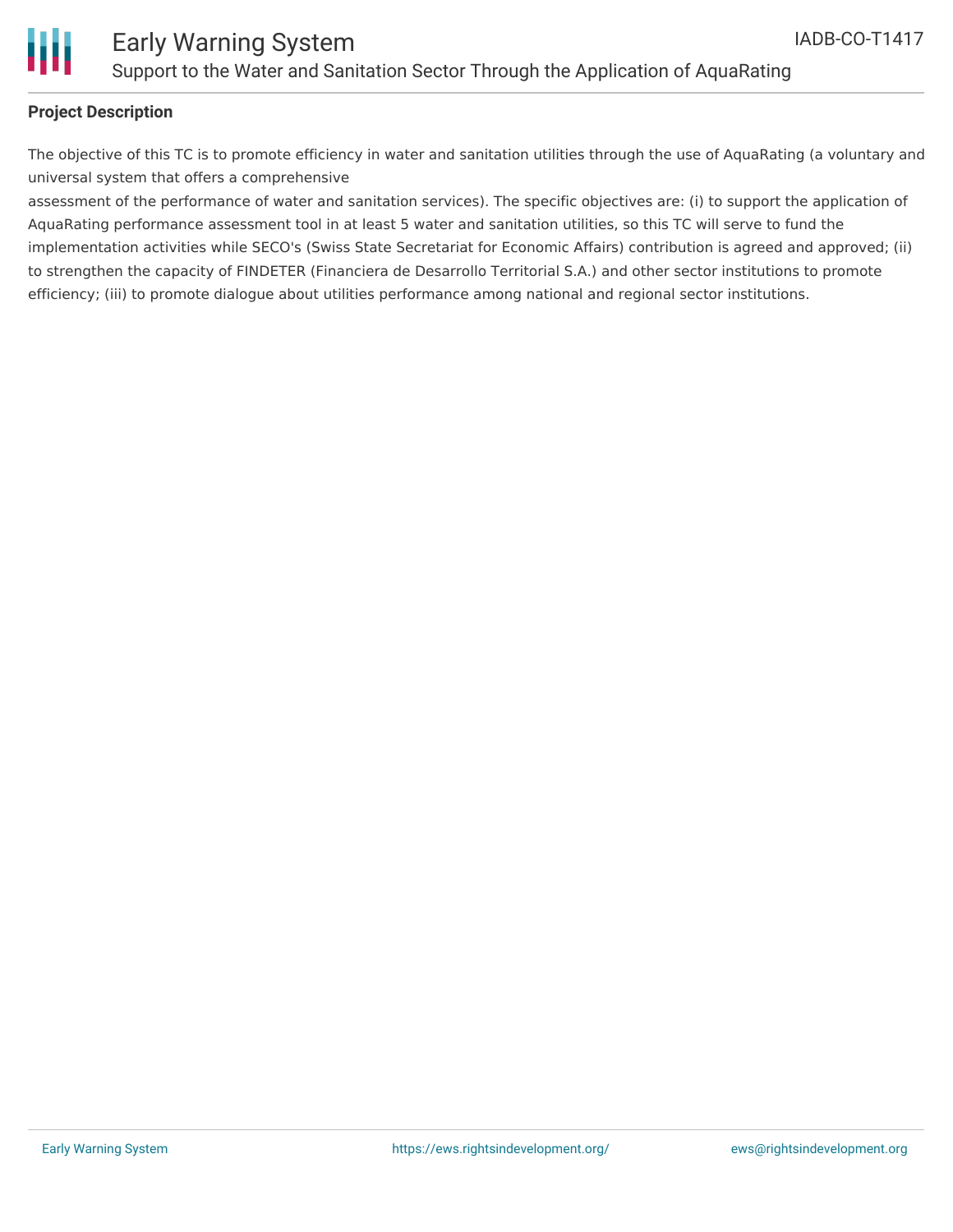

# Early Warning System Support to the Water and Sanitation Sector Through the Application of AquaRating

#### **Investment Description**

• Inter-American Development Bank (IADB)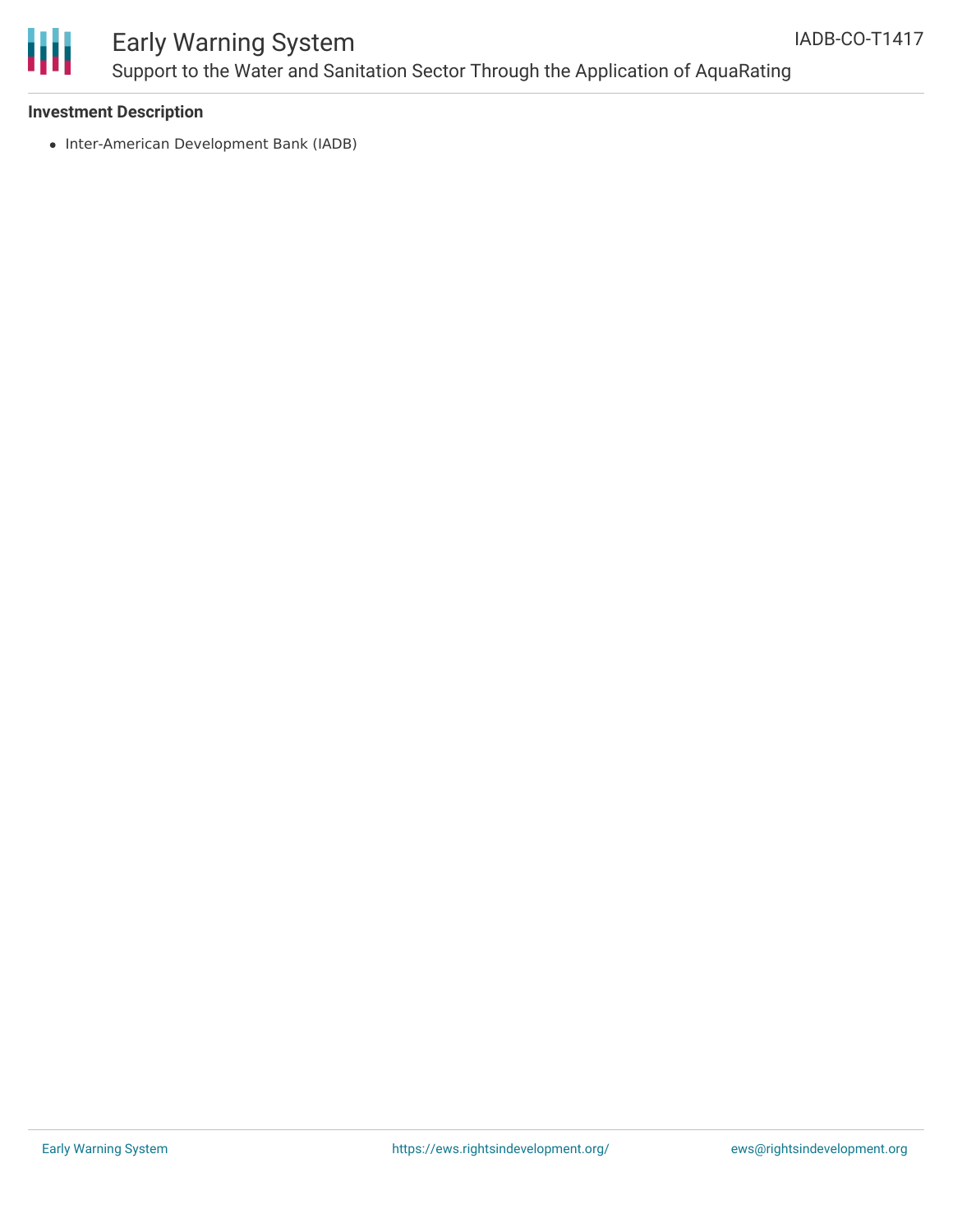

#### **Contact Information**

ACCOUNTABILITY MECHANISM OF IADB

The Independent Consultation and Investigation Mechanism (MICI) is the independent complaint mechanism and fact-finding body for people who have been or are likely to be adversely affected by an Inter-American Development Bank (IDB) or Inter-American Investment Corporation (IIC)-funded project. If you submit a complaint to MICI, they may assist you in addressing the problems you raised through a dispute-resolution process with those implementing the project and/or through an investigation to assess whether the IDB or IIC is following its own policies for preventing or mitigating harm to people or the environment. You can submit a complaint by sending an email to MICI@iadb.org. You can learn more about the MICI and how to file a complaint at http://www.iadb.org/en/mici/mici,1752.html (in English) or http://www.iadb.org/es/mici/mici,1752.html (Spanish).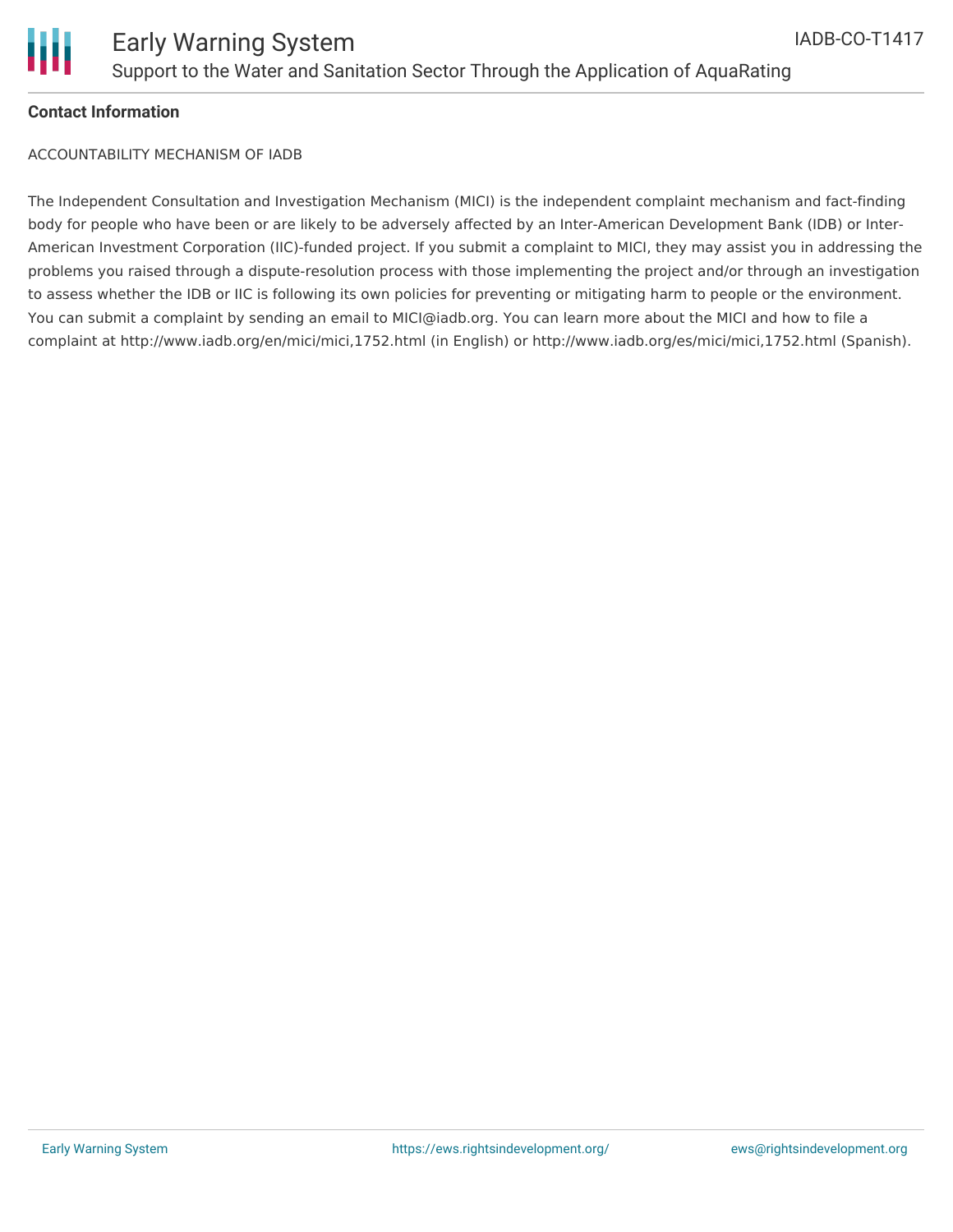

## Early Warning System Support to the Water and Sanitation Sector Through the Application of AquaRating

#### **Bank Documents**

• Support to the water and sanitation sector through the application of [AquaRating](https://ewsdata.rightsindevelopment.org/files/documents/17/IADB-CO-T1417.pdf) in Colombia [\[Original](http://www.iadb.org/Document.cfm?id=40715649) Source]